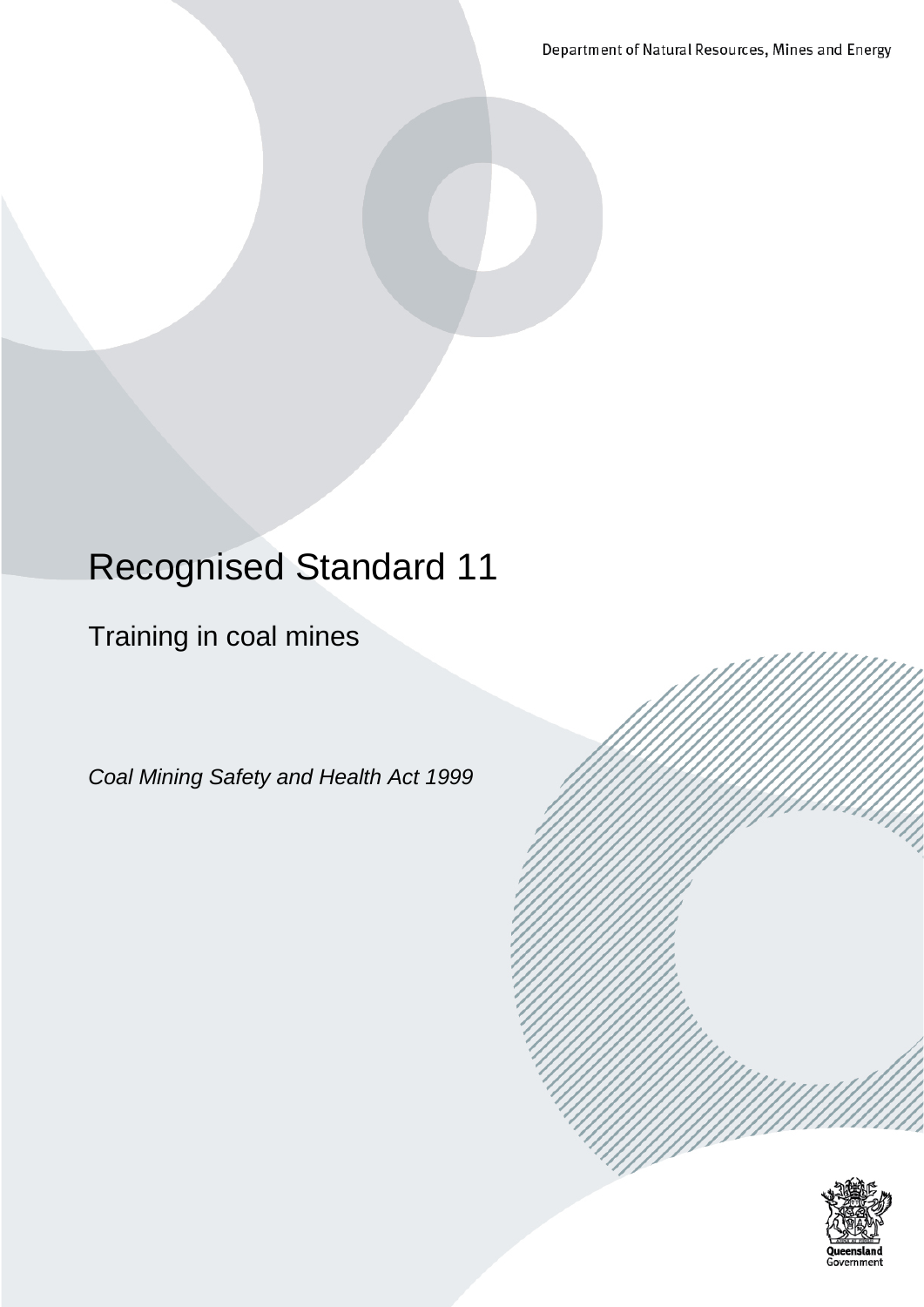© The State of Queensland, Department of Natural Resources and Mines, 2012.

Except as permitted by the *Copyright Act 1968*, no part of the work may in any form or by any electronic, mechanical, photocopying, recording, or any other means be reproduced, stored in a retrieval system or be broadcast or transmitted without the prior written permission of the Department of Natural Resources and Mines. The information contained herein is subject to change without notice. The copyright owner shall not be liable for technical or other errors or omissions contained herein. The reader/user accepts all risks and responsibility for losses, damages, costs and other consequences resulting directly or indirectly from using this information.

Enquiries about reproduction, including downloading or printing the web version, should be directed to [crown.copyright@qld.gov.au.](mailto:crown.copyright@qld.gov.au) or telephone +61 7 3898 0338.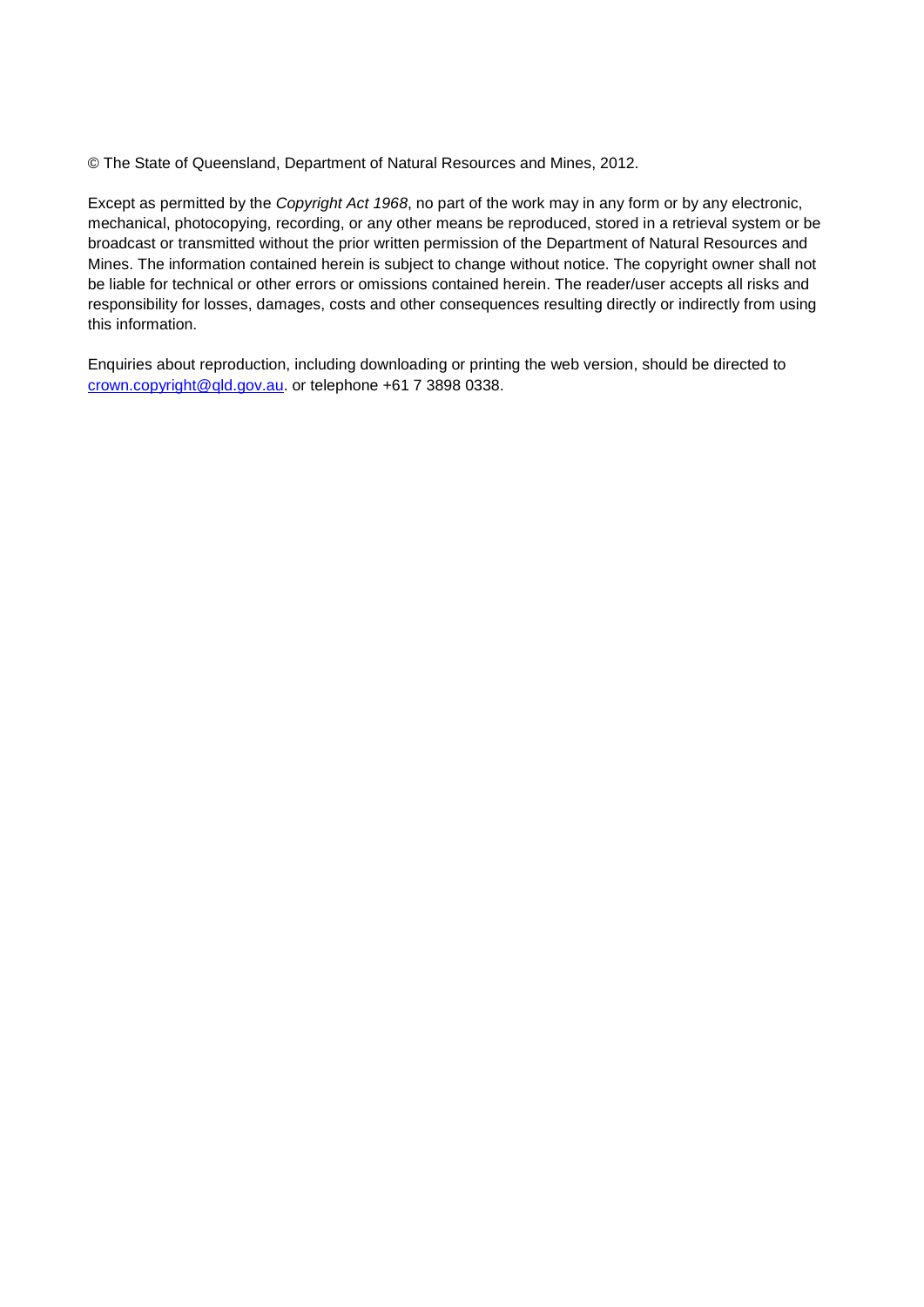This document is issued in accordance with PART 5—RECOGNISED STANDARDS and Section 37(3) of the *Coal Mining Safety and Health Act 1999.*

#### "PART 5 - RECOGNISED STANDARDS

Purpose of recognised standards

71. A standard may be made for safety and health (a "recognised standard") stating ways to achieve an acceptable level of risk to persons arising out of coal mining operations.

#### Recognised standards

- 72.(1) The Minister may make recognised standards.
	- (2) The Minister must notify the making of a recognised standard by gazette notice.
	- (3) The chief executive must keep a copy of each recognised standard and any document applied, adopted or incorporated by the recognised standard available for inspection, without charge, during normal business hours at each department office dealing with safety and health.
	- (4) The chief executive, on payment by a person of a reasonable fee decided by the chief executive, must give a copy of a recognised standard to the person.

Use of recognised standards in proceedings

- 73. A recognised standard is admissible in evidence in a proceeding if—
	- (a) the proceeding relates to a contravention of a safety and health obligation imposed on a person under part 3; and
	- (b) it is claimed that the person contravened the obligation by failing to achieve an acceptable level of risk; and
	- (c) the recognised standard is about achieving an acceptable level of risk.

#### PART 3- SAFETY AND HEALTH OBLIGATION

- 37. How obligation can be discharged if regulation or recognised standard made—
- 37.(3) if a recognised standard states a way or ways of achieving an acceptable level of risk, a person discharges the person's safety and health obligation in relation to the risk only by—
	- (a) adopting and following a stated way; or
	- (b) adopting and following another way that achieves a level of risk that is equal to or better than the acceptable level."

Where a part of a recognised standard or other normative document referred to therein conflicts with the *Coal Mining Safety and Health Act 1999* or the *Coal Mining Safety and Health Regulation 2001*, the Act or Regulation takes precedence.

This recognised standard was issued under the authority of the Minister for Mines and Energy [Gazetted 1 October 2010]

Note: This document is controlled electronically. For the current copy see the Department of Natural Resources and Mines website at <http://mines.industry.qld.gov.au/safety-and-health/standards-directives-policies.htm> or contact the nearest departmental office.

| <b>Version No</b> | Date                                |
|-------------------|-------------------------------------|
|                   | <b>July 2012</b><br>vu.<br>$-0.1 -$ |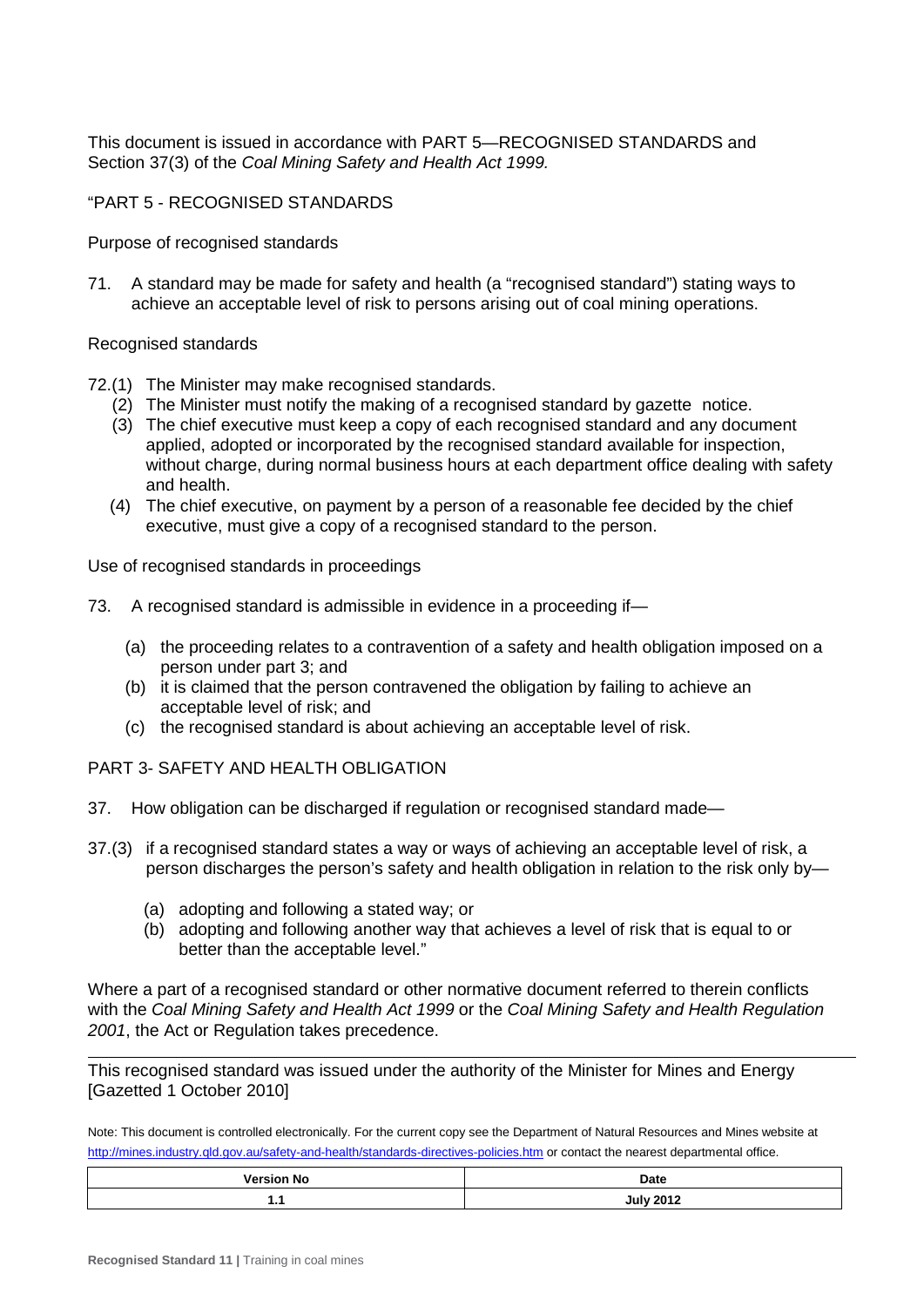### **Contents**

| 1.0 Introduction                                                                                                                                                                                                                          | 1                          |
|-------------------------------------------------------------------------------------------------------------------------------------------------------------------------------------------------------------------------------------------|----------------------------|
| 2.0 Scope                                                                                                                                                                                                                                 | 1                          |
| 3.0 Definitions                                                                                                                                                                                                                           | 1                          |
| <b>4.0 Induction training</b>                                                                                                                                                                                                             | $\mathbf{2}$               |
| 5.0 Trainers and assessors                                                                                                                                                                                                                | 3                          |
| 6.0 Establishing training needs and pathways                                                                                                                                                                                              | 3                          |
| 6.1 Site safety and health management system                                                                                                                                                                                              | 4                          |
| 6.2 Senior and statutory positions<br>6.3 Trade competencies<br>6.4 Equipment operator competencies<br>6.5 Emergency escape and response competencies<br>6.6 Site safety and health representative competencies<br>6.7 Other competencies | 4<br>4<br>4<br>4<br>4<br>5 |
| 7.0 Training and assessment process                                                                                                                                                                                                       | 5                          |
| 7.1 Training<br>7.2 Assessment<br>7.3 RPL / RCC<br>7.4 Training and assessment tools and materials                                                                                                                                        | 5<br>6<br>$\,6$<br>6       |
| 8.0 Refresher training                                                                                                                                                                                                                    | $\overline{7}$             |
| 9.0 Record keeping                                                                                                                                                                                                                        | 8                          |
| 10.0 Monitoring, audit and review                                                                                                                                                                                                         | 9                          |
| <b>11.0 Evaluation</b>                                                                                                                                                                                                                    | 9                          |
| 12.0 References                                                                                                                                                                                                                           | 10                         |
| <b>Appendix 1: Training needs analysis</b>                                                                                                                                                                                                | 11                         |
| Appendix 2: Training needs analysis worked example                                                                                                                                                                                        | 12                         |
| <b>Appendix 3: Generic OH&amp;S induction</b>                                                                                                                                                                                             | 14                         |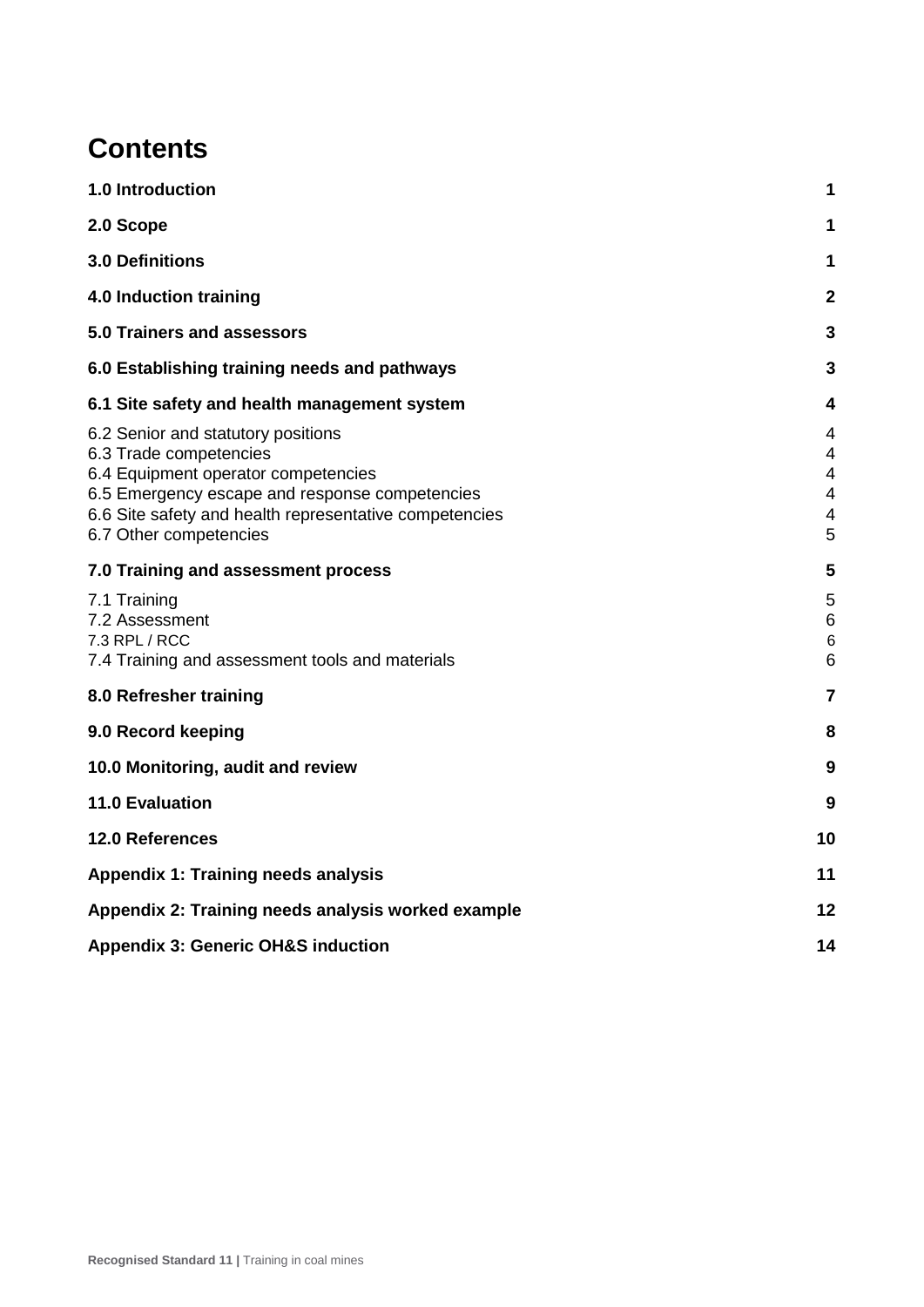## **1. Introduction**

The purpose of this standard is to assist sites to establish and maintain a training system which includes processes for identifying and delivering competent, safe and efficient work teams.

Reference is made to the *Coal Mine Safety and Health Regulations 2001* (Chapter 2, Part 11), with the key objectives as follows:

- Personnel have the appropriate knowledge and skills to perform their tasks efficiently and safely;
- Activities requiring technical certification are carried out only by suitably certified people;
- Appropriate inductions are conducted for employees, contractors and visitors at appropriate levels and intervals;
- Refresher training is conducted at appropriate intervals;
- Verification of competencies via assessment and record keeping;
- Appointment of trainers and assessors, who hold the required competencies;
- Regular review (at least 12 monthly) of training plans to make certain current needs are adequately covered;
- Applying competency standards, where required in training and assessment processes;
- Incorporating requirements from site Standards and the site's safety and health management system (for example, Principal Hazard Management Plans, Standard Operating Procedures, Mine Operating Procedures) into training regimes;
- Recognition of current competencies (RCC) and recognition of prior learning (RPL) when establishing competence of individuals;
- Authorisation or appointment in writing of competent persons, where required, to perform specified roles/tasks;
- Maintenance, control and disposal of confidential training records; and
- Seeking opportunities to continually improve site training systems by regularly auditing and reviewing for effectiveness.

## **2. Scope**

This standard is applicable to both surface and underground operations, whereby it is recognised that although the particular training and assessment materials may differ, system and process requirements will not.

## **3. Definitions**

| <b>RPL</b>                                  | Recognition of Prior Learning is the acknowledgement of a person's skills and<br>knowledge acquired through previous training, work or life experience, which<br>may be used in the assessment process.                                                                                        |
|---------------------------------------------|------------------------------------------------------------------------------------------------------------------------------------------------------------------------------------------------------------------------------------------------------------------------------------------------|
| <b>RCC</b>                                  | Recognition of Current Competence is the acknowledgement of competencies<br>currently held by a person, acquired through training, work or life experience.                                                                                                                                    |
| <b>Coal industry</b><br>training<br>package | The Coal Training Package is an integrated set of nationally endorsed<br>competency standards, assessment quidelines and Australian Qualifications<br>Framework (AQF) qualifications for the coal industry, endorsed by the NTQC<br>(National Training Quality Council). The Training Package: |
|                                             | provides a consistent and reliable set of components for training,<br>$\bullet$<br>recognising and assessing people's skills, and may also have optional<br>support materials;                                                                                                                 |
|                                             | enables nationally recognised qualifications to be awarded through direct<br>$\bullet$<br>assessment of workplace competencies;                                                                                                                                                                |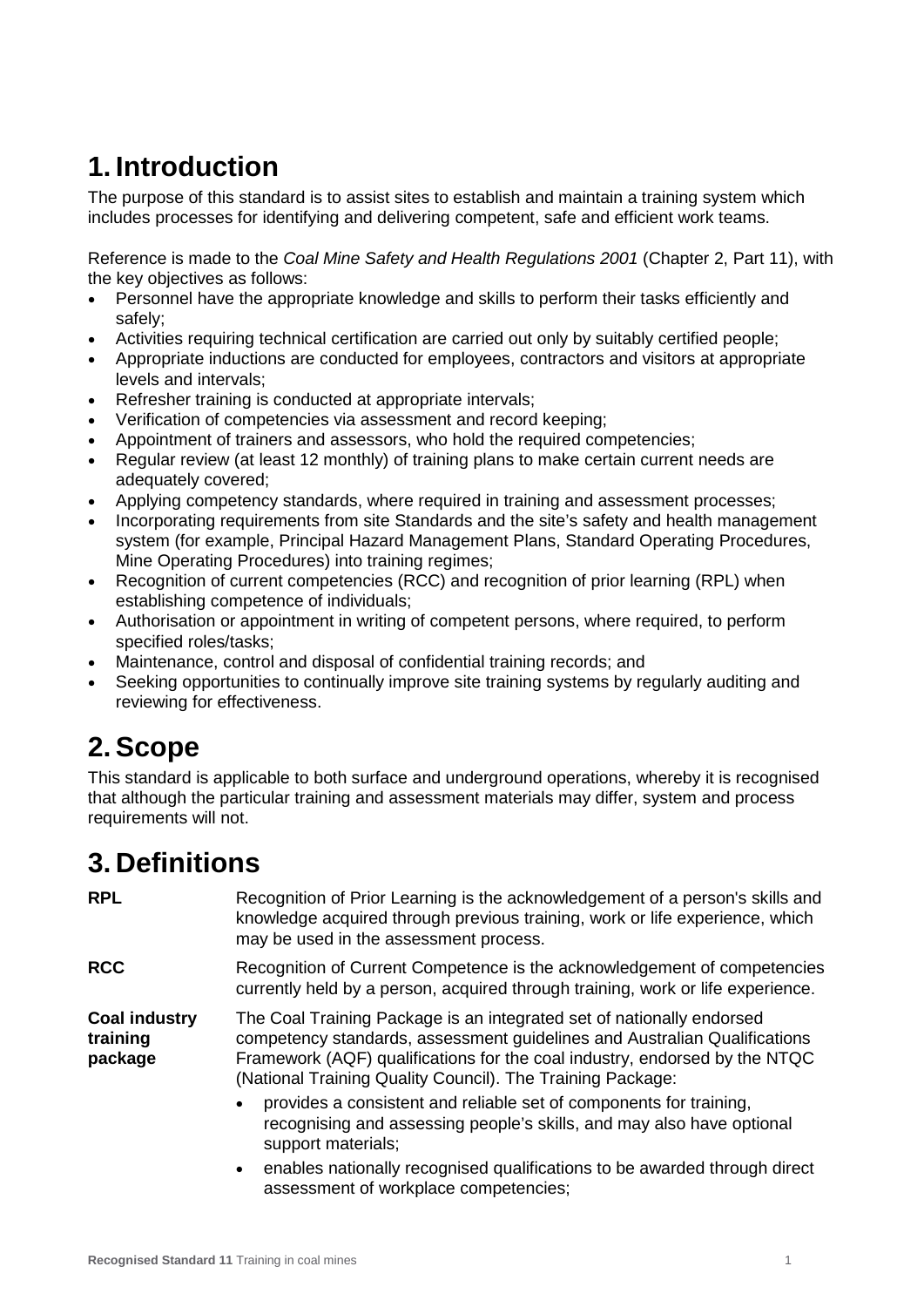- encourages the development and delivery of flexible training which suits individual and industry requirements; and
- encourages learning and assessment in a work-related environment which leads to verifiable workplace outcomes.

**components Endorsed** 

The nationally endorsed components include the Competency Standards, Assessment Guidelines and Qualifications Framework. These form the basis of training and assessment in the Training Package as stipulated by legislation.



| <b>Assessment</b><br>guidelines    | Those guidelines endorsed by the Coal Mine Safety and Health Advisory<br>Committee.                                                                                                                                 |
|------------------------------------|---------------------------------------------------------------------------------------------------------------------------------------------------------------------------------------------------------------------|
| <b>Shall</b>                       | Mandatory                                                                                                                                                                                                           |
| <b>Should</b>                      | Recommendation                                                                                                                                                                                                      |
| Coal mine<br>worker                | As defined in the Coal Mine Safety and Health Act 1999                                                                                                                                                              |
| <b>Visitor</b>                     | A person who is accompanied at all times or conducting a one-off specialist<br>task where the task has been fully risk assessed and a work instruction issued<br>inclusive of any additional competencies required. |
| Cat 1 (Coal<br><b>Mine Worker)</b> | As defined in the Coal Mine Safety and Health Act 1999                                                                                                                                                              |
| Cat 2 (Visitor)                    | A person who is accompanied at all times and does not perform any work.                                                                                                                                             |
| Cat 3                              | A person, who conducts work requiring specialist competencies not covered by<br>the RII09 training package, accompanied at all times in the workplace.                                                              |

## **4. Induction training**

The site induction is to be developed so as to ensure appropriate safety information and obligations are provided to a coal mine worker prior to commencing work. Induction Training Program requirements will be determined by using information sourced from:

- Site specific Competency and Training Needs Analysis;
- The Coal Training Package and Legislated Competency Standards;
- Changes to the site (e.g. Change Management);
- Risk Management processes;
- Legislative requirements e.g.( the *Coal mining Safety and Health Act 1999* and the *Coal Mining Safety and Health Regulation 2001*);
- Safety and Health Management System;
- External Standards as applicable to the site.
- Units of competence (appendix 3)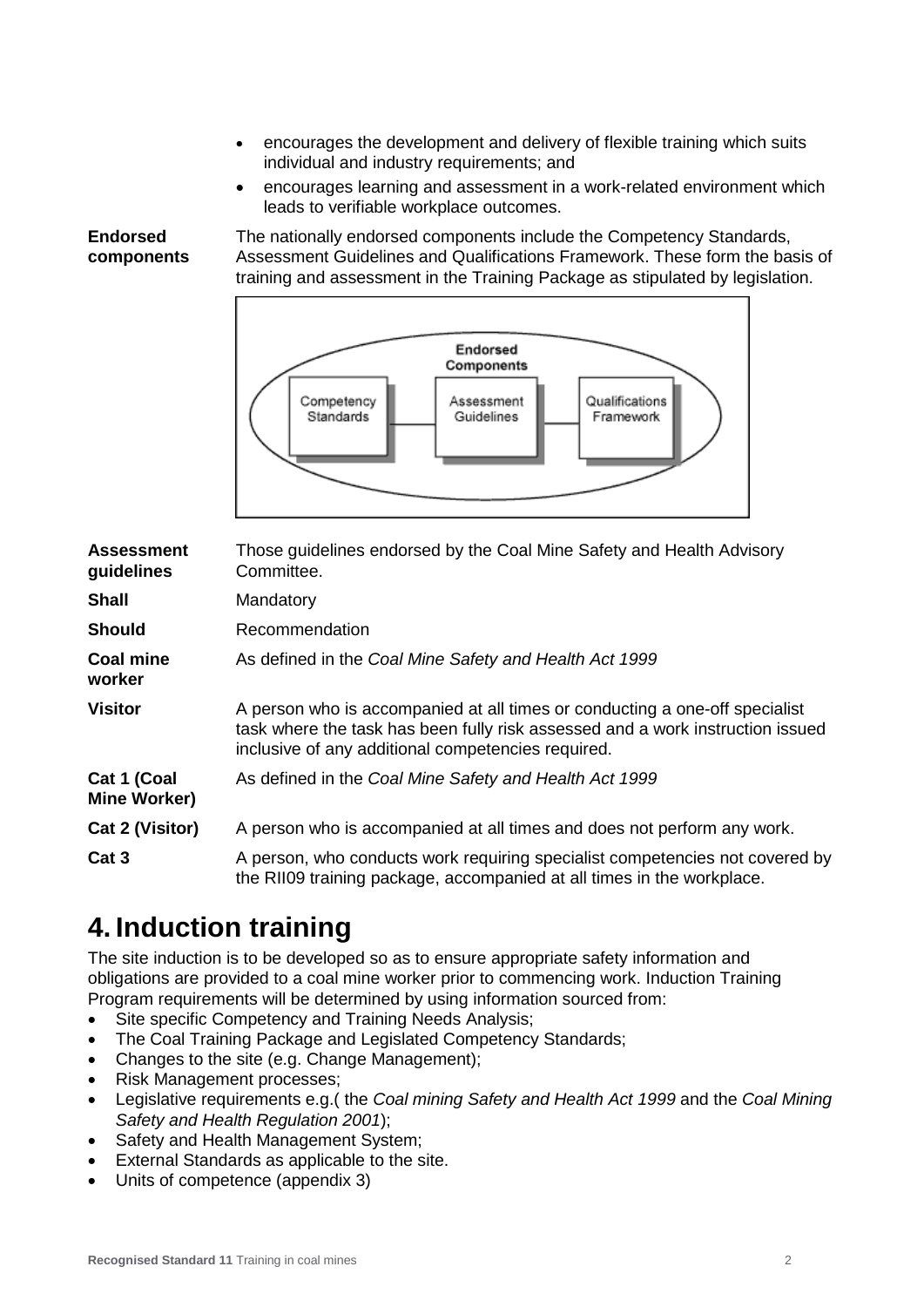The Coal Mining Safety and Health Advisory Committee minimum standards are detailed at the following link: [http://mines.industry.qld.gov.au/safety-and-health/mining-advisory-committees.htm.](http://mines.industry.qld.gov.au/safety-and-health/mining-advisory-committees.htm) This includes a link to competencies recognised by the coal advisory committee, being: [http://mines.industry.qld.gov.au/assets/mines-safety-health/council\\_competencies.pdf](http://mines.industry.qld.gov.au/assets/mines-safety-health/council_competencies.pdf)

The information contained within the induction should be relevant to the individual's position and the tasks that they are undertaking and are required to meet the work that they are undertaking and meets the requirements of the endorsed components. The induction needs to provide the skills to identify the unique hazards and those of the changing environment that they are entering prior to entering the work area.

### **5. Trainers and assessors**

A Registered Training Organisation must ensure each person who trains or assesses a person on their behalf, on or for a coal mine complies with the requirements of:

- 1. the Queensland *Vocational Education, Training and Employment Act 2000*,
- 2. the requirements for training and assessment set out in the *Coal mining Safety and Health Act 1999* and the *Coal Mining Safety and Health Regulation 2001,* and
- 3. the requirements of the Coal Mining Safety and Health Advisory Committee

Coal mine workers not attached to an RTO conducting training and/or assessment against a competency standard in line with the endorsed components must ensure they have the relevant competencies, as identified by the Coal Mining Safety and Health Advisory Committee, and be competent to at least the level they are training and assessing against.

In addition, the qualifications required will be dependent on the individual's position. For example, Training Coordinators will require additional units to that of a Workplace Trainer and/or Assessor.

A person does not need to have formal training and assessing qualifications if conducting an information session, toolbox talk or those sessions that are conducted for information purposes and are not aligned with the endorsed components.

All personnel who are competent to give the training and assess the workers' competencies must be appointed, as per s82(f) of the *Coal Mining Safety and Health Regulation 2001*.

## **6. Establishing training needs and pathways**

To ensure all persons working at a coal mine have the appropriate skills, knowledge and competencies to fulfil their position/role, all competencies;

- as prescribed under legislation (statutory),
- determined by the Coal Mining Safety and Health Advisory Committee,
- contained within site standards or the site's safety and health management system,
- and / or otherwise determined through risk management, change management or other site processes,

shall be included in a Training Needs Analysis.

A Training Needs Analysis will identify the skills needed, the skills held and the training gap for each individual against their position requirements. When an employee commences with the site, this analysis is to be undertaken to establish a training plan in line with the requirements.

### **6.1 Site safety and health management system**

Site training processes should incorporate the requirements relevant to an individual's position/role, as outlined in the site's safety and health management system, which comprises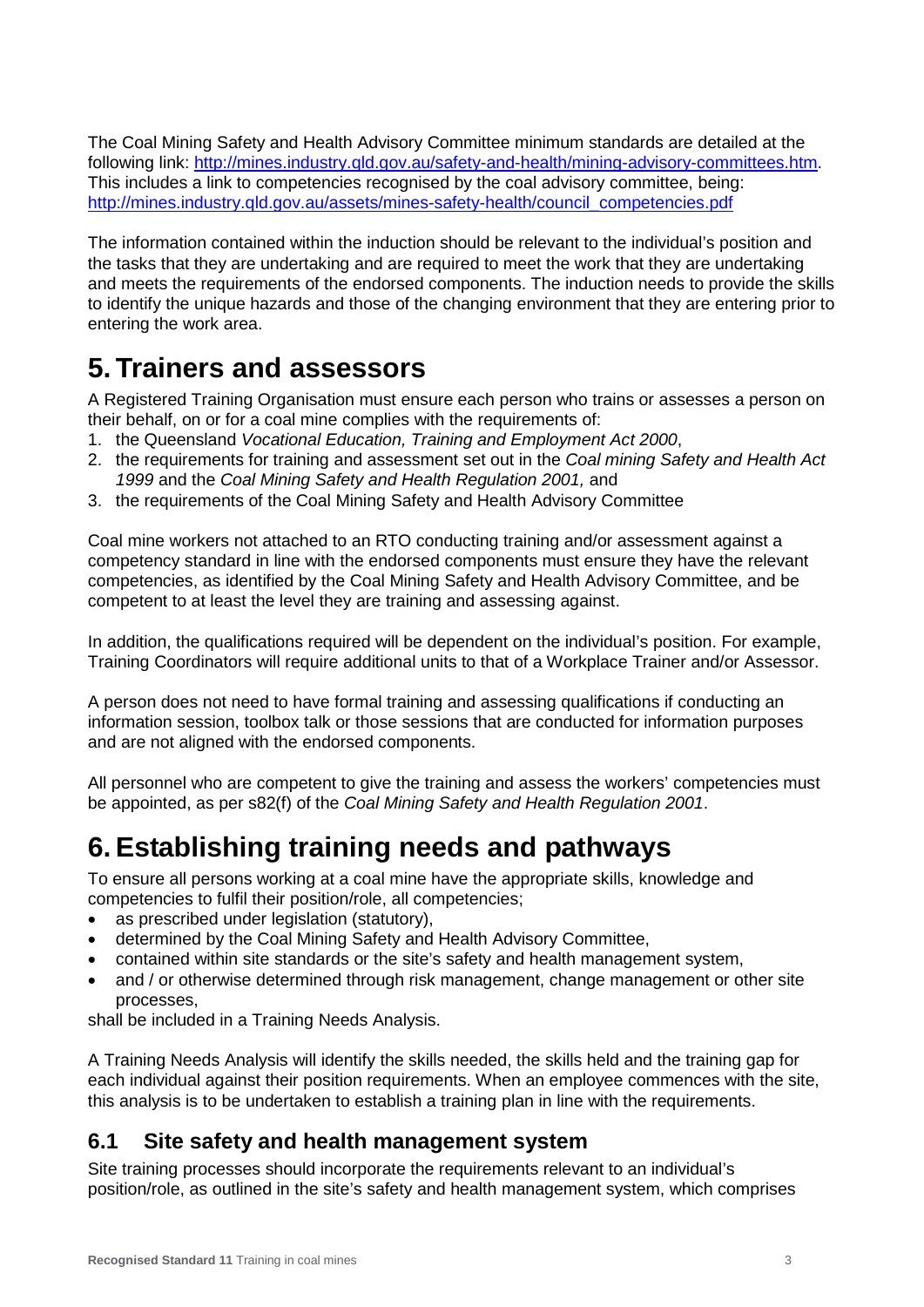Principal Hazard Management Plans, Standard Operating Procedures and Site Standards / Procedures.

The intent is to ensure that the safety and health management system forms the foundation of site training processes.

It is recognised that some positions within the organisational structure may be required to establish, implement or apply and monitor various elements within the sites safety and health management system. The Training Needs Analysis should identify these requirements.

### **6.2 Senior and statutory positions**

Competencies required by persons holding senior or statutory positions should be identified and included, with the scope of their responsibilities, in a formal Job Description. All persons holding senior and/or statutory positions are required to maintain their competencies as current.

### **6.3 Trade competencies**

Competencies required by trades personnel should be identified and included in the Training Needs Analysis. Each site should have a system whereby trade competencies are confirmed prior to the individual conducting the work.

### **6.4 Equipment operator competencies**

The SSE shall ensure that all persons required to operate fixed and mobile equipment, are:

- currently competent, or in training for each type of equipment that they are required to operate; and
- duly authorised, or in training, to operate the equipment.

Training for equipment operators will address hazards relating to the equipment; and the tasks for which it is to be used. In addition persons required to undergo training to operate equipment on site must be authorised to undergo the training.

### **6.5 Emergency escape and response competencies**

The emergency capability is to be supported by the provision of appropriate training for personnel including human factor considerations for emergency escape and response using the infrastructure available.

This training is to align with the training needs analysis and may include:

- First aid capabilities, including first aid to person(s) involved in incidents involving electricity;
- Communication;
- Fire fighting;
- Self Escape, including
- First response,
- Aided escape, and
- Aided rescue.

### **6.6 Site safety and health representative competencies**

The Site Senior Executive will make certain that all persons required to undertake the role of Site Safety and Health Representative have, and maintain the relevant competencies, as identified by the Coal Mining Safety and Health Advisory Committee and the site's Training Needs Analysis.

Coal mine workers who have been elected as a Site Safety and Health Representative (SSHR) shall not perform the functions and exercise the powers of a SSHR unless they hold the appropriate competencies.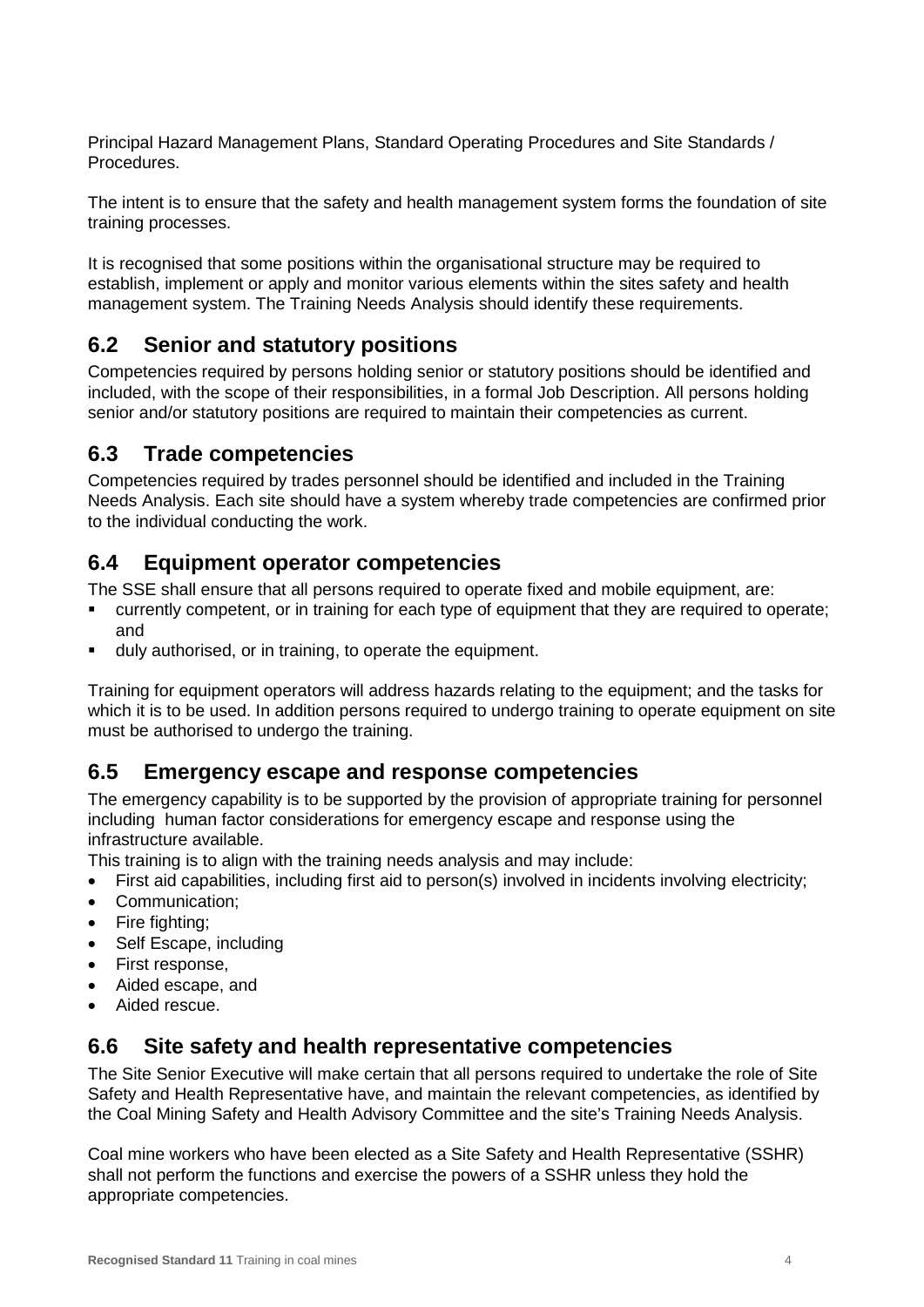### **6.7 Other competencies**

All Coal Mine Workers have the responsibility to ensure that prior to performing a task, the individual is in training, or is competent and as required authorised to perform that task. Sites are to ensure training is provided to individuals, to the extent the matters are relevant to the duties of the person, which is in line with the Training Needs Analysis. These competencies are to meet the endorsed components.

As an example, some of the following would apply dependant on the operation and position:

- **Strata Control**
- Spontaneous Combustion
- Mine Atmosphere (including Ventilation and Gas Drainage)
- Outburst and Inrush

and units as applicable from :

- RIIRIS Risk Management units
- RIIOHS Occupational Health and Safety units and Inspections,
- RIIHAN Load handling units
- RIIERR Emergency Response and Rescue units
- RIIBLA Blasting units ( for shotfiring)

### **7. Training and assessment processes**

### **7.1 Training**

A typical training process is identified diagrammatically below:



Training is the process of bring a person to an agreed standard of skill by practice and instruction. Training is directed towards agreed standards or objectives – what you want people to learn from the training, and, the person being trained participates with the trainer in the training activity, rather than simply receiving instruction.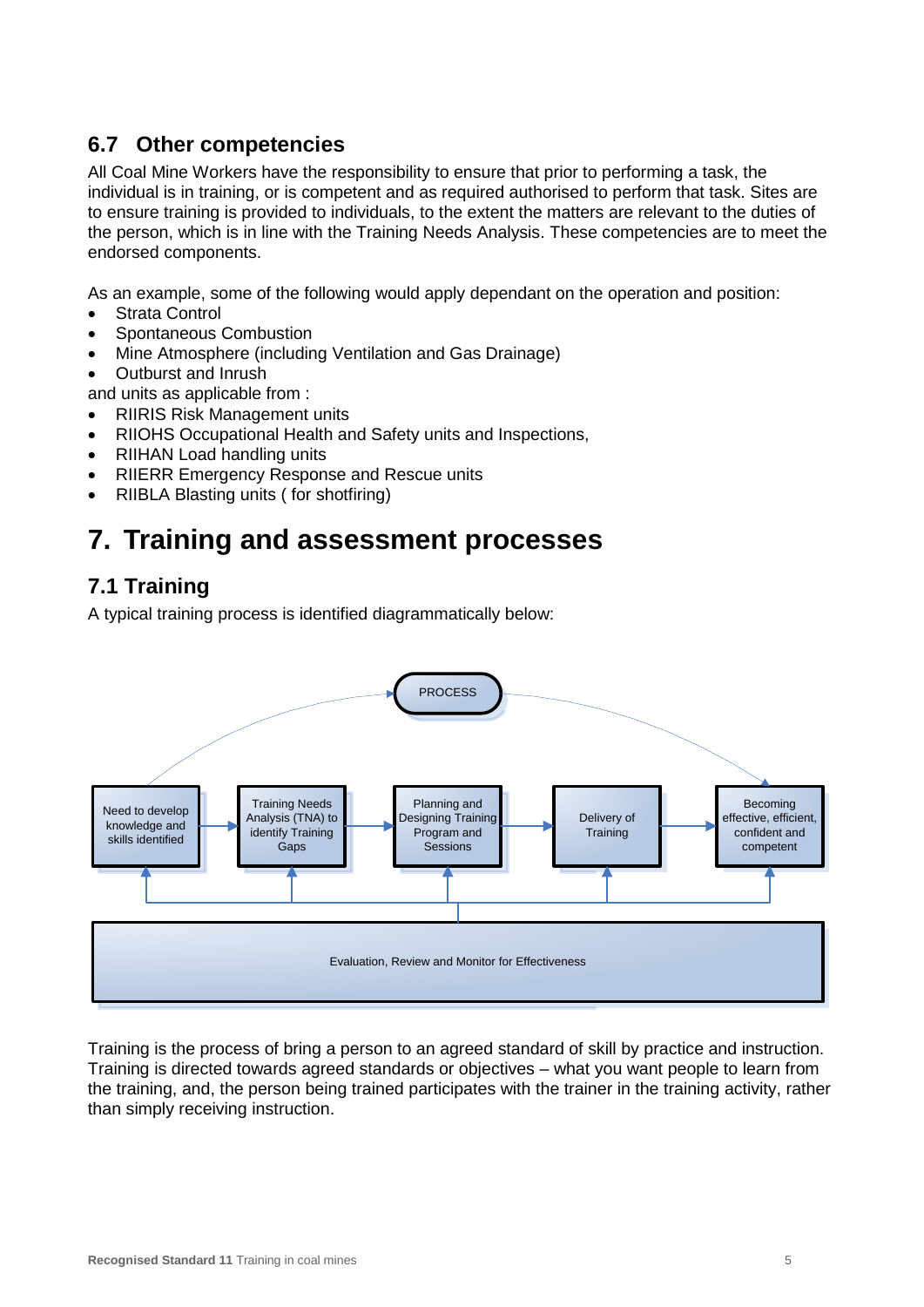### **7.2 Assessment**

Assessment is the process of collecting evidence of the competencies (skills and knowledge) a candidate has developed, either in structured learning, on-the-job, off-the-job or other relevant experiences.

The coal industry has adopted a competency based learning system; this system requires that each candidate's skills and knowledge are assessed against the nationally endorsed standards of competency required by the industry, where these are applicable.

The technical principles of assessment must be addressed in the conduct of an assessment, in the development of assessment tools, and in the design, establishment and management of the assessment processes. These principles are:

- validity
- reliability
- flexibility
- fairness

### **7.3 RPL / RCC**

The coal mine's training scheme may allow for either RPL (Recognition of Prior Learning) or RCC (Recognition of Current Competency) to all eligible candidates. In determining eligibility the following is to be considered:



### **7.4 Training and assessment tools and materials**

Training and learning tools and materials can be diverse, and should not be limited to text books or the written form. Training material should cover a number of learning styles to ensure individual's needs are catered for. In addition, trainers need to be fully conversant with the information contained within the material, where to locate it, and how it is to be applied (i.e. through practical demonstration, etc.)

Assessment is the process of collecting evidence and making judgements about whether competency has been achieved and to confirm whether an individual can perform to the standards expected in the workplace, as expressed in the relevant endorsed unit of competency.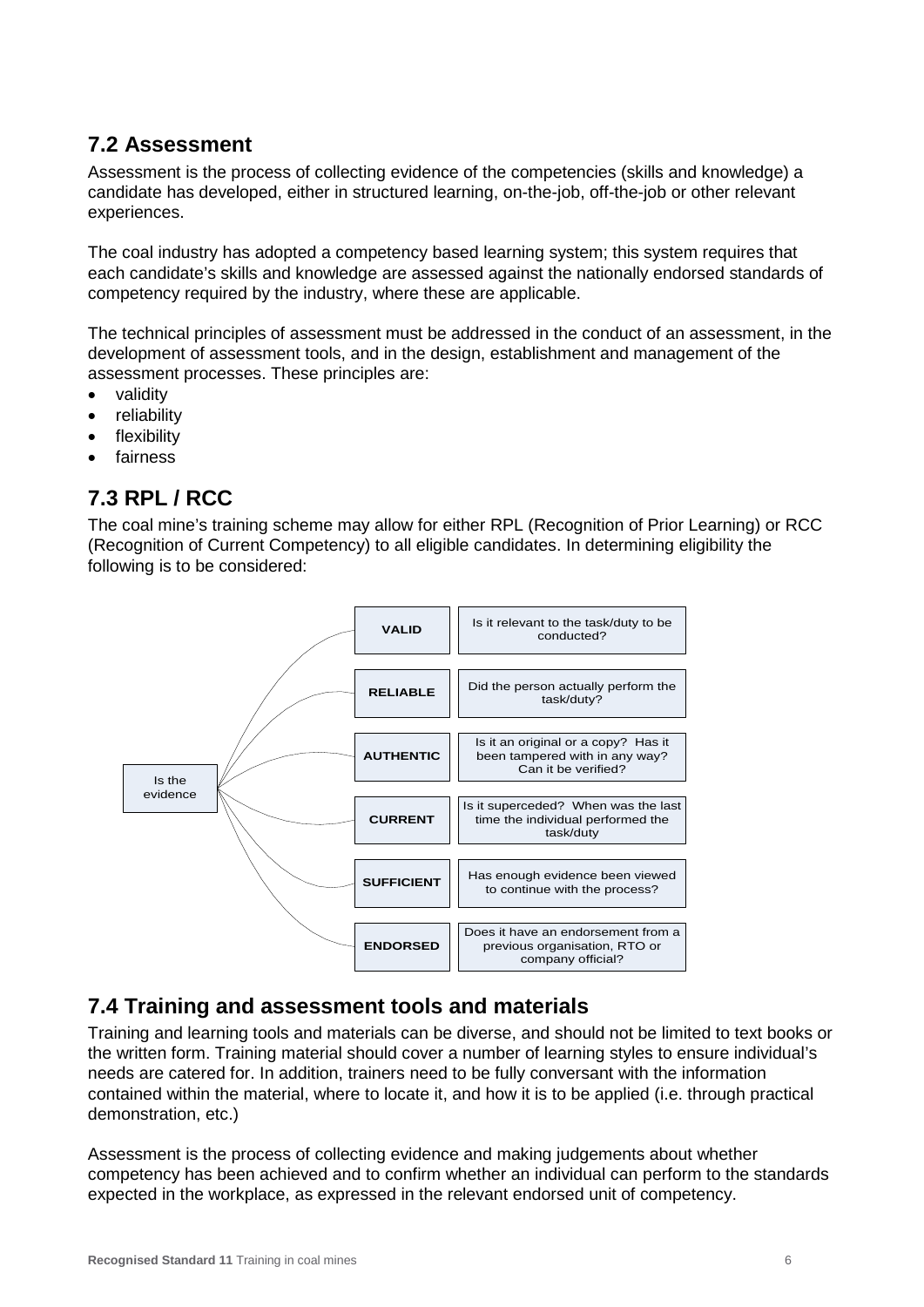Usually, learning and assessment are integrated, with assessment evidence being collected and feedback provided to the trainee at anytime throughout the learning and assessment process. Learning and assessment pathways may include structured programs in a variety of contexts using a range of strategies to meet different learner needs. Structured learning and assessment programs could be group-based, work-based, project-based, self-paced, action learning-based, conducted by distance or e-learning, and/or involve practice and experience in the workplace.

Assessment material must satisfy the requirements of the appropriate parts of the competency standard, e.g. Statement of Attainment for the full competency or other evidence relevant to the elements, performance criteria, range statement and evidence guide selected, and be supported by a mapping process to validate the assessment.

It is critical that training and assessment material is maintained as current, and therefore, any organisational changes are to consider training and assessment processes to ensure the changes are appropriate and accurately captured. Assessment is also required to ensure the validity of the course content and the course provider. The assessment must also meet the assessment guidelines as determined by the Coal Mine Safety and Health Advisory Committee. (See [http://mines.industry.qld.gov.au/safety-and-health/mining-advisory-committees.htm\)](http://mines.industry.qld.gov.au/safety-and-health/mining-advisory-committees.htm)

## **8. Refresher training**

It is the responsibility of the Site Senior Executive to ensure that refresher training occurs. The *Coal Mining Safety and Health Regulation 2001*, section 84, requires that each coal mine worker at the mine, including each worker holding a senior management or supervisory position and each worker holding a certificate of competency, is given refresher training under the mine training scheme at least once in every five years.

Refresher training does not necessarily require full training and assessment against the full unit of competency and may be partially achieved by record of observations against the standards while conducting routine work.

As a minimum, personnel need to be refreshed in their knowledge of:

- Safe operation of machinery they are required to use;
- Emergency escape from their places of work;
- Their role in identifying and responding to hazards in their work area;
- Their role in actioning any part of the mine safety management system that has been allocated to them or persons conducting their role/position description.

Refresher training regimes are to be based around the individual's role and responsibilities as defined by the site's safety and health management system.

Consideration should be given to tasks that are likely to be done infrequently, or are critical, or of high risk, such as emergency escape or the use of longwall relocation equipment that is not used during normal operations on a regularly programmed basis. The frequency and processes utilised should also be assessed for these tasks.

Refresher training may form part of the maintenance of competencies. It does not necessarily meet the requirements for individual competencies.

## **9. Record keeping**

It is important to maintain detailed and accurate records of all training, assessments and appointments. Recording procedures should be auditable and provide for:

sufficient and reliable evidence of competencies and qualifications;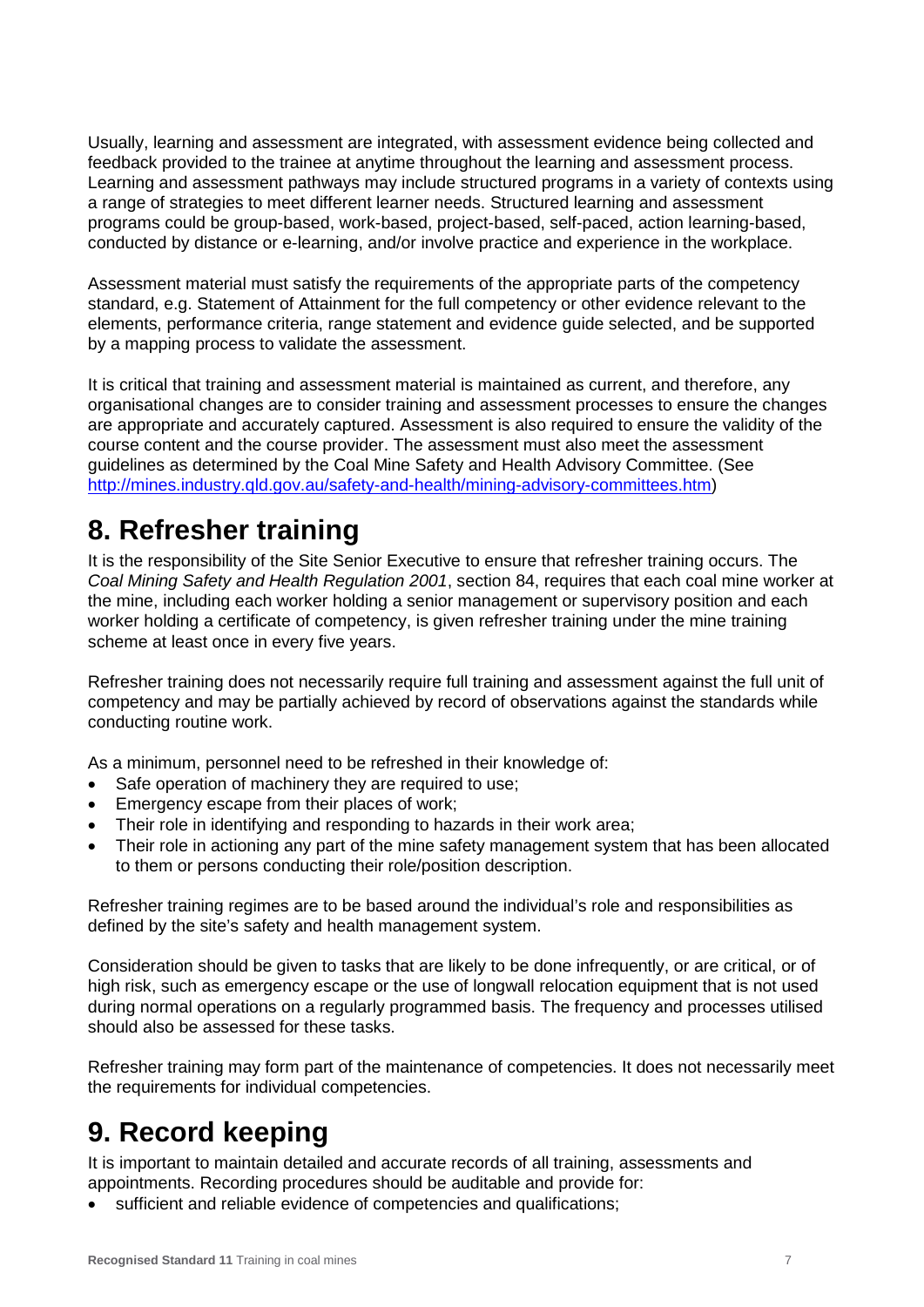- the ability of people to access their records during and after their employment
- SSE to make available to another operation a copy of the persons training records provided the person concerned has given their permission for the transfer of records to be made. A coal mine worker, on departure from an operation, is to be provided with a full copy of their competencies, tickets and authorisations achieved whilst employed on that site. Those documents are to be placed on the record at subsequent operations at which the coal mine worker is employed in order to provide a ready cross reference to previous experience.
- confidentiality of personal training records to be in accordance with appropriate legislation
- maintenance of training records, including after personnel have ceased employment; and
- easy determination of currency of competencies, including refresher dates.

Trainees should be provided with a means of recording details of their training, eg: Training Log. Completed Training Logs can be used as part of the assessment process to collect evidence of skills and knowledge acquired.

Training Plan records may include:

- how training need was identified;
- target group or individual(s);
- details of course accreditation;
- competency standards covered; and
- course providers, eg: may be external organisation or internal trainers.

Personal Training records may include:

- how the training need was identified;
- what competencies were covered;
- when and for how long the training took place;
- verification of competency in the form of evidence, eg: copy of assessment materials, previous qualifications and experience substantiated, etc.
- what competencies were achieved, qualifications or skills obtained;
- the identification and competency of the trainer and assessor; and
- details of appointments granted.

It is important that documents/records are complete in detail and are accurate prior to recording, as the quality and integrity of training records will depend on such detail and accuracy. All documents/records will be checked for completeness, duly signed and dated prior to recording.

A person ceasing employment at the mine will receive a copy of his/her record of competencies and authorisations, on request.

The mine will ensure an electronic and hard copy recording system for all relevant documentation as covered in this standard is maintained.

The following must be used as a minimum requirement for record keeping:

- Records of approval and certification must be kept for at least 7 years.
- Records relating to employees (eg: training records) must be kept for the period of their employment, plus 7 years.

### **10. Monitoring, audit and review**

The Training System should comprise an auditable documented system.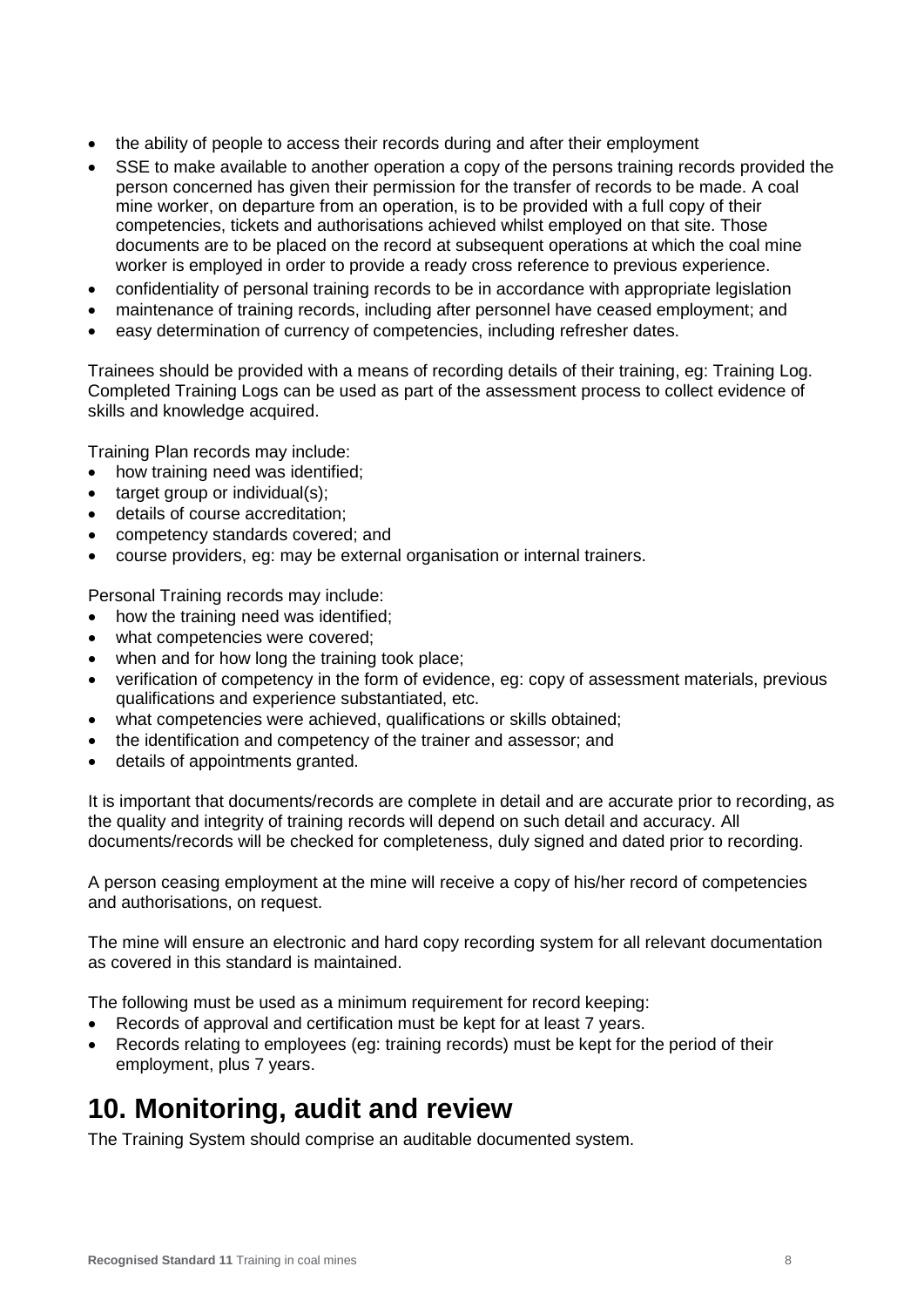Provision will be made for review and auditing of the Training System at least twelve (12) monthly. The requirements of the training system will form the basis for any audit, issues to be audited may include:

- training products and records,
- personal training records,
- training conducted or planned for training needs identified, and
- competencies of trainers and assessors.

Additionally, there must be a system of first-party auditing carried out by line management, which verifies that, all employees are competent, trained, equipped and, if required certified, to carry out their work in compliance with site standards and procedures.

A report of the findings of any systems audits should be compiled, and should include agreed action plans to address any non-conformances detected.

### **11. Evaluation**

In order to continually improve the training system and to ensure that current training needs are being correctly addressed, it is important that systematic and ongoing review and evaluation of the system is carried out.

Evaluation is about gathering and analysing information or feedback about the effectiveness of the training program. Information provided by Trainees, Trainers, Assessors, Supervisors and Managers will assist in establishing the suitability and effectiveness of a training program and the training provider. This will help to identify any fine tuning or adjustments required.

Training programs should be carefully evaluated so that they are properly selected, planned and delivered. Evaluation should take place at a number of stages to make certain the program is relevant to the requirements of the site and appropriate in terms of the format, content and presentation. The information required to evaluate a training program can be provided by a number of people, and at various stages, as follows:

- Participants can provide valuable feedback about the content, format and presentation of the program. Participant feedback can be evaluated during, at the end of and after the training program. (see Training Evaluation Form)
- Trainer can provide information on the structure and content of the program and how easy or difficult it was to present. They can also provide valuable information on how well the participants learned new information and how well they were progressing. Trainer's feedback can be evaluated before, during, and at the end of the training program.
- Assessor can provide information on the success of the training program in terms of achieving the desired outcomes and performance criteria. Assessor feedback is evaluated at completion of assessment.
- Supervisor / Manager can provide feedback on the effectiveness of the program, this is best done some time after the training has been completed, allowing sufficient time for the participants to go back to the workplace and apply the skills and knowledge that they have obtained. The participants' application of the skills and knowledge gained is validated against the expected learning outcomes of the training program.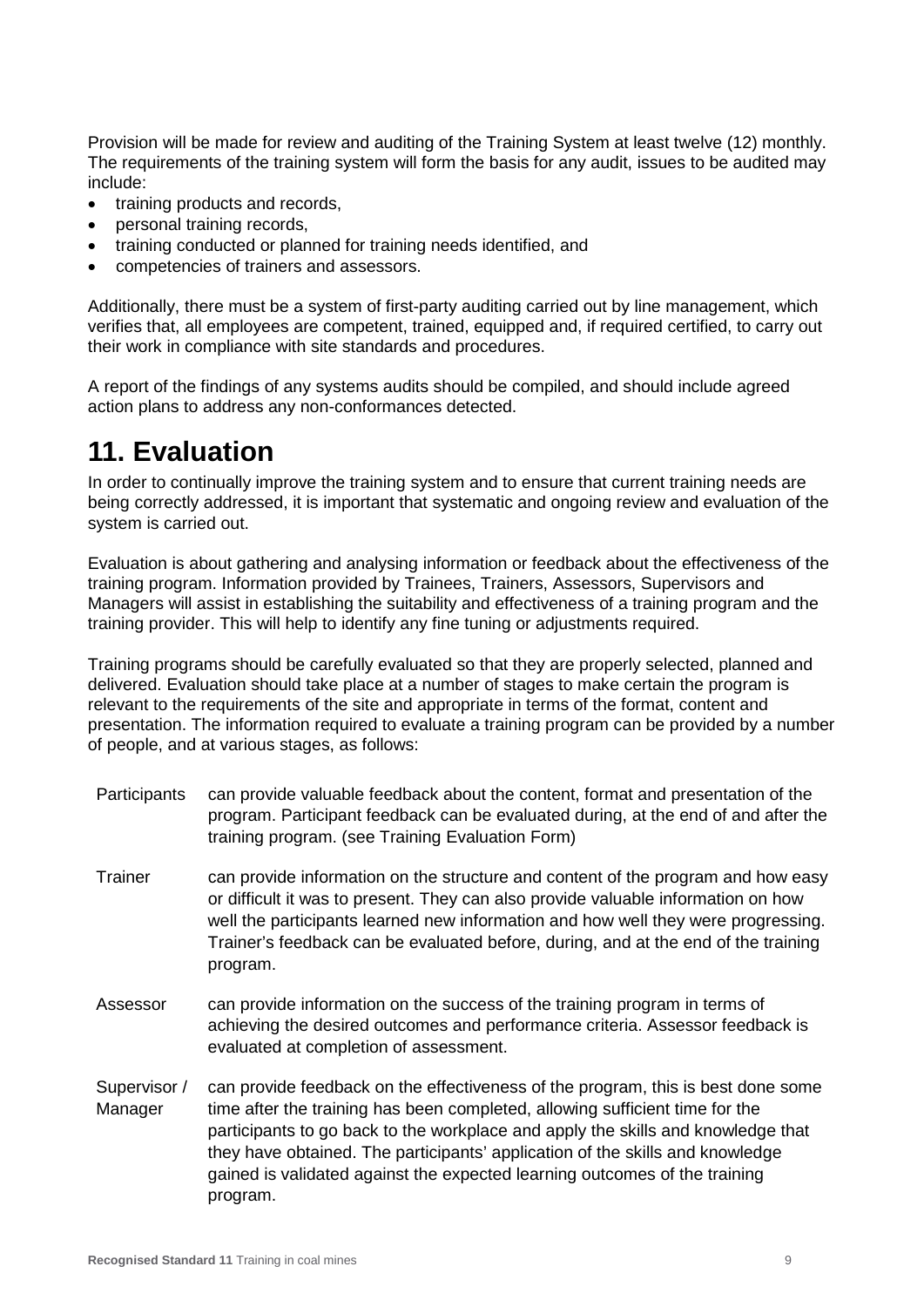Methods of collection of information and feedback may include interviews, feedback forms, reports, etc. Once collected the information should be collated and analysed. Results of the evaluation should be communicated, along with any remedial action initiated or planned.

### **12. References**

- 1. *Coal Mine Safety and Health Act 1999*
- 2. *Coal Mine Safety and Health Regulation 2001*
- 3. RII09 Resources and Infrastructure Industry Training Package
- 4. *Vocational, Education, Training and Employment Act 2000*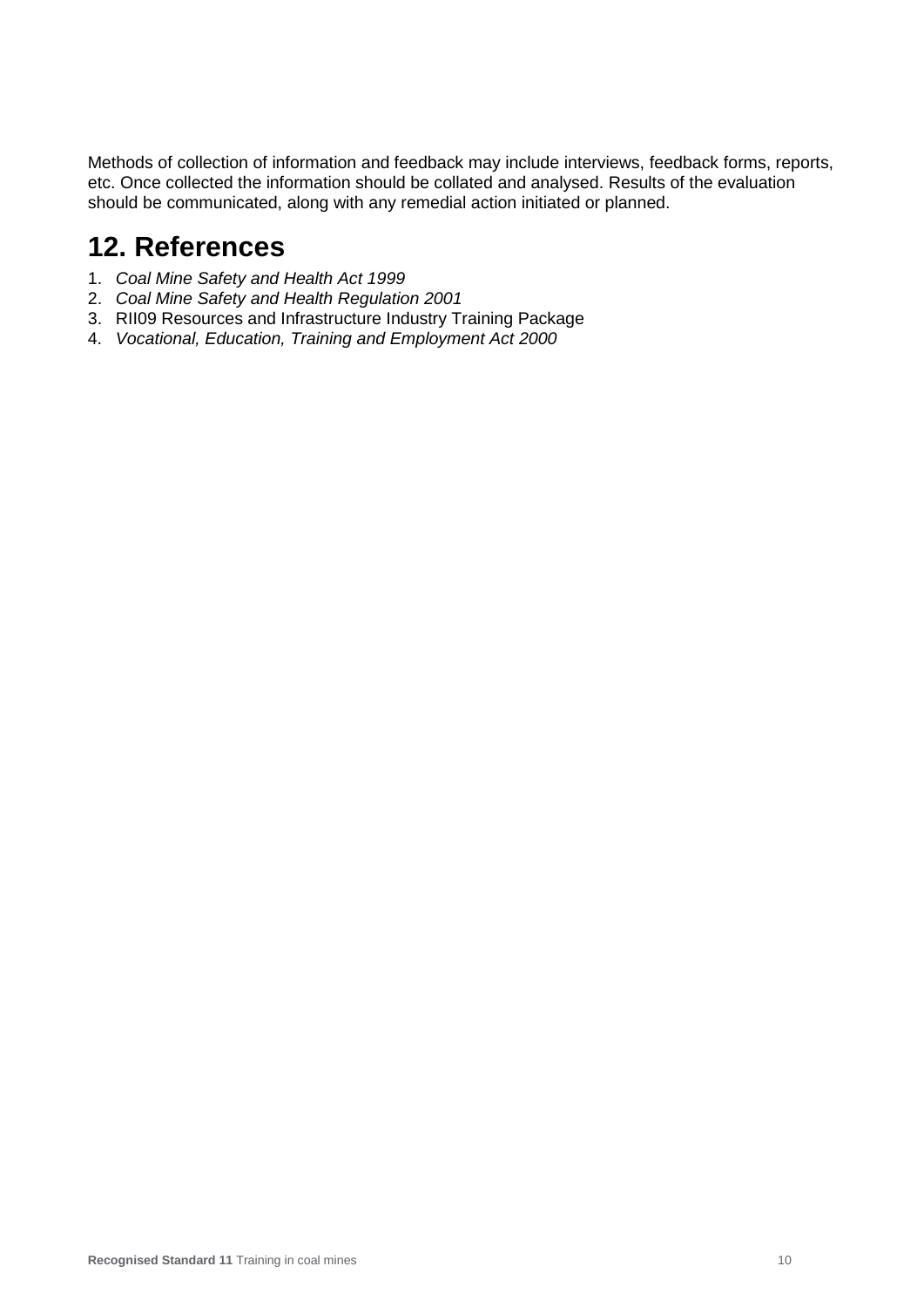### **Appendix 1: Training needs analysis**

#### **Step 1** How should I consult?

Sites consult with employees on an annual basis to assess organisational training and development needs. Depending on your organisational needs, budget and time factors, the way you consult could be via a focus group, one-on-one meetings, or a questionnaire.

Focus groups and one-on-one meetings involve a carefully planned discussion with a small number of participants and are designed to obtain thoughts on specific issues, programs or products in a permissive and non-threatening environment. They provide qualitative data, giving insights into attitudes, perceptions and opinions of participants. Information is sought through open-ended questions and through observing respondents during the discussion.

Questionnaires provide quantitative information and the first level of broad data. Issues can be followed up in detail through other mechanisms such as focus groups.

#### **Step 2** Analyse the survey results

After consulting with your employees, analyse the results of the questionnaire, focus group or one-on-one meetings to determine where the staff skill gaps lie. Compare skills already obtained with skills required to do the current job and those required for future development. You may find that an employee is better suited to a different role than that which they are currently employed to do.

#### **Step 3** Create a training profile

Create a training profile by recording your analysis in an easily retrievable format such as a table. Depending on the size of your organisation, you may wish to record data on a sectional or divisional basis. Identify the types of courses or on-the-job experiences requested, the number and levels of people requiring training (eg. shop floor, managers), and the number of sessions needed. Distinctions made between full and part-time staff will allow session times to be scheduled in working hours.

**Step 4** Devise a Training and Development plan

Once all requirements have been worked out, draw up a Training and Development plan to facilitate commitment to the process. The plan should list all the courses scheduled and employees identified as participants, dates, venue and session times.

#### **Step 5** Publicise the Training and Development plan

Publicise the training and development plan to all employees, preferably providing individuals with personalised notice. This ensures that all employees are advised of the available learning opportunities and provides equal access to developmental opportunities.

#### **Step 6** Implement the training

Subject to operational needs, make sure your organisation delivers the training sessions!

#### **Step 7** Evaluate the training

Evaluate the effectiveness of the training at a specific later date to ensure management and employees are satisfied with the outcomes. Performance feedback sessions may also provide a good opportunity to assess whether all recommended training sessions were delivered.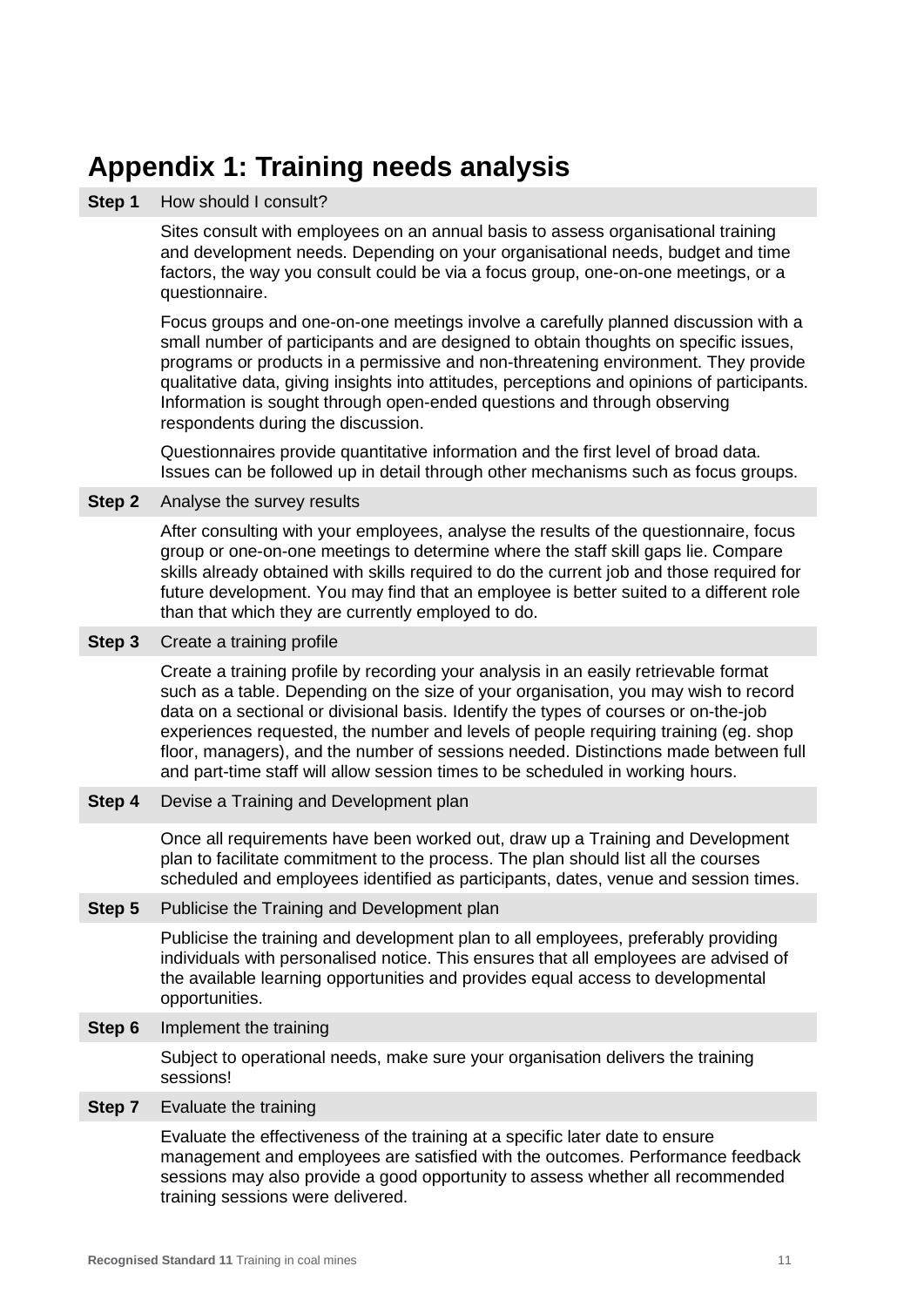## **Appendix 2: Training needs analysis worked example**

The following is an example only, the training needs will depend on the individual's responsibilities and their position requirements however, this gives a simple worked example of the outcomes of a training needs analysis:

#### **Underground Development Face Worker:**

| <b>Position / Task</b><br><b>Requirements</b>                                        | <b>Associated</b><br><b>Competency</b>                            | Gap                                                                     | <b>Training</b><br>Program             | Training /<br><b>Assessment</b><br>Plan                |
|--------------------------------------------------------------------------------------|-------------------------------------------------------------------|-------------------------------------------------------------------------|----------------------------------------|--------------------------------------------------------|
| <b>Process</b>                                                                       |                                                                   |                                                                         |                                        |                                                        |
| <b>Identify and Report</b><br>Incidents                                              | RIIOHS201A<br>$\bullet$<br><b>Work Safely</b>                     |                                                                         | Induction                              |                                                        |
| Identify and Respond to<br><b>Hazards</b>                                            |                                                                   |                                                                         |                                        |                                                        |
| <b>Understand Strata</b>                                                             |                                                                   |                                                                         |                                        |                                                        |
| <b>Understand Spon Comb</b>                                                          |                                                                   |                                                                         |                                        |                                                        |
| <b>Conduct Stonedusting</b>                                                          |                                                                   |                                                                         |                                        |                                                        |
| <b>Isolation and Tagging</b>                                                         |                                                                   |                                                                         |                                        |                                                        |
| <b>Emergency Capability</b>                                                          |                                                                   |                                                                         |                                        |                                                        |
| Self Escape                                                                          |                                                                   |                                                                         |                                        |                                                        |
| Fire Fighting - Fire<br>extinguishers                                                | RIIERR201A Conduct<br><b>Fire Team Operations</b>                 | Current<br><b>QFRS</b><br>Member - Nil<br>Gap                           | Fire<br>Fighting<br>Level 1            | <b>RPL</b>                                             |
| Fire Fighting - Hoses                                                                | RIIERR201A Conduct<br><b>Fire Team Operations</b>                 | Current<br><b>QFRS</b><br>Member - Nil<br>Gap                           | Fire<br>Fighting<br>Level 1            | <b>RPL</b>                                             |
| Fire Fighting - Response<br>and Team Operations                                      | RIIERR201A Conduct<br><b>Fire Team Operations</b>                 | Current<br><b>QFRS</b><br>Member $-$<br><b>Site</b><br><b>Standards</b> | Fire<br>Fighting<br>Level <sub>2</sub> | RPL/<br>Participation<br>in site specific<br>component |
| Fire Fighting - Response<br>and Team Operations in<br><b>Underground Environment</b> | RIIERR201A Conduct<br><b>Fire Team Operations</b>                 | No previous<br>experience                                               | Fire<br>Fighting<br>Level 3            | Participate in<br>Fire Fighting<br>Level 3             |
| <b>Machinery / Equipment</b>                                                         |                                                                   |                                                                         |                                        |                                                        |
| Operation of Man<br>Transporter                                                      |                                                                   |                                                                         |                                        |                                                        |
| Operation of Underground<br>Loader                                                   | RIIMCU204A Conduct<br>wheeled vehicle<br>operations (articulated) |                                                                         |                                        |                                                        |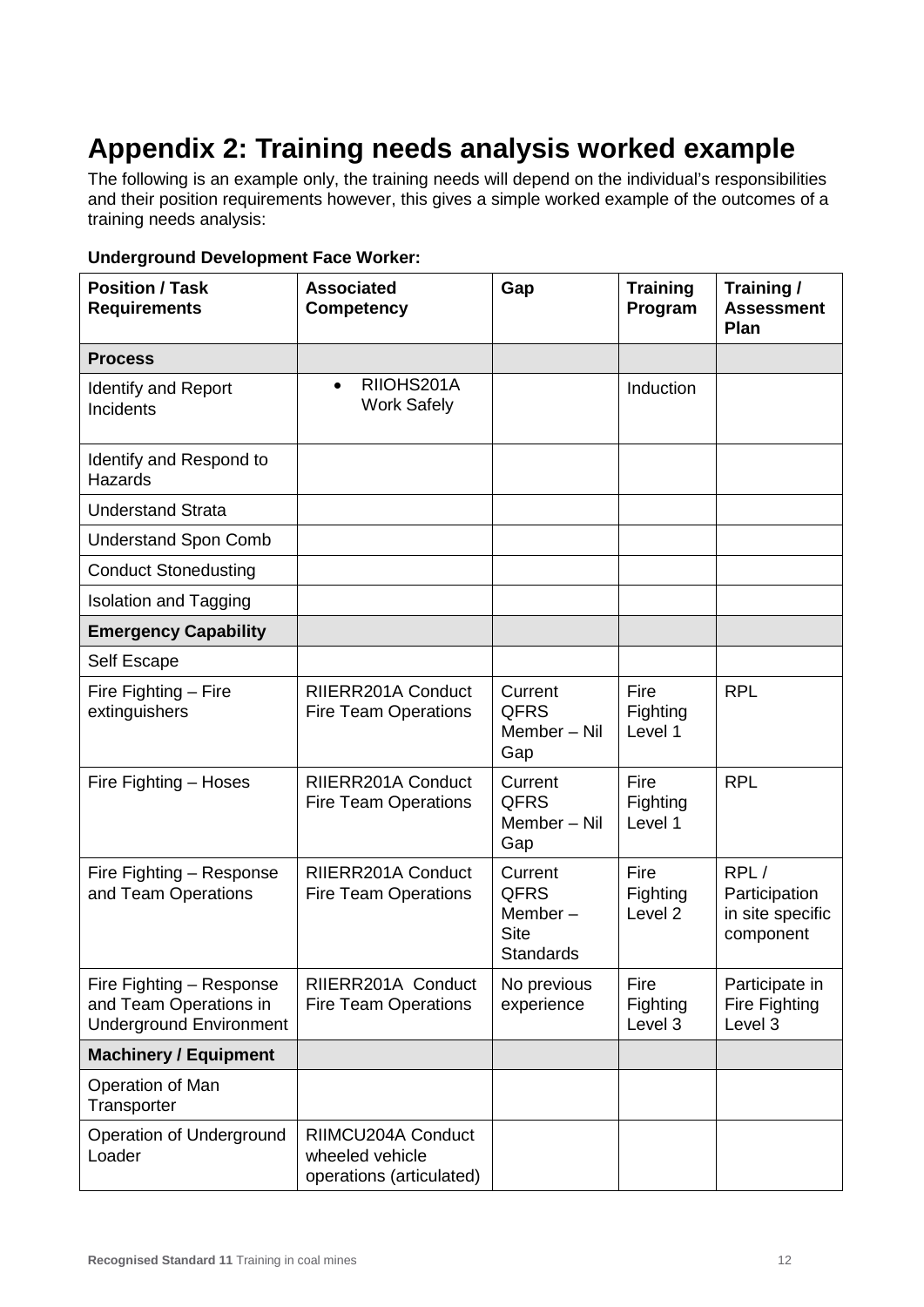| Install Roof / Rib Bolts<br>mounted on Continuous<br>Miner | RIIMCU208A Conduct<br>basic strata control<br>operations |  |  |
|------------------------------------------------------------|----------------------------------------------------------|--|--|
| Operation of Breaker<br>Feeder                             | RIIMCU213A Conduct<br>feeder breaker<br>operations       |  |  |
| Operation of Shuttle Car                                   | RIIMCU304A Conduct<br>shuttle car operations             |  |  |
| <b>Operate Continuous Miner</b>                            | RIIMCU303A Conduct<br>continuous miner<br>operations     |  |  |
| <b>General</b>                                             |                                                          |  |  |
| <b>Underground Lifting</b><br>Operations                   | RIIUND207A Conduct<br>underground lifting<br>operations  |  |  |